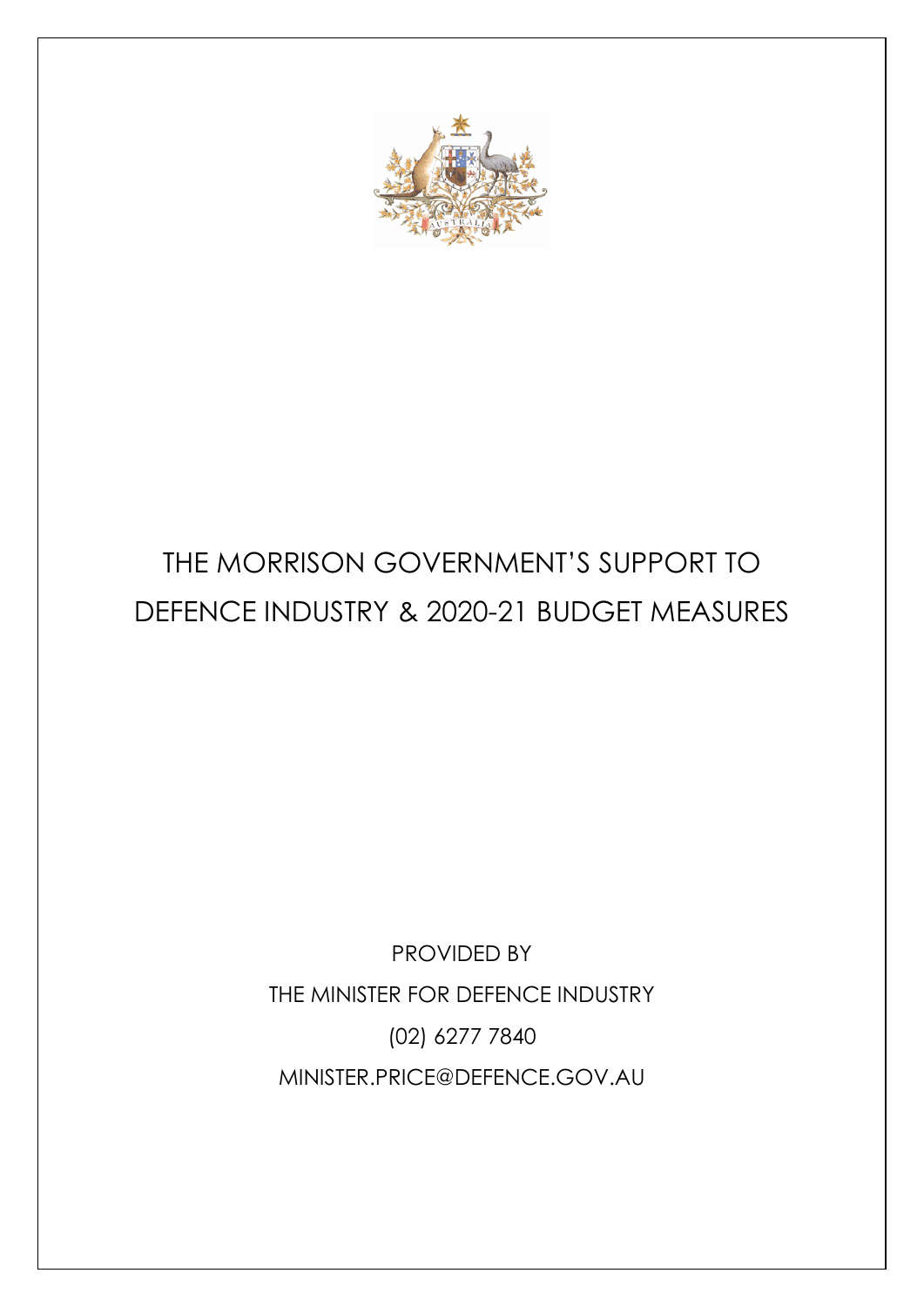# MINISTERIAL FOREWORD



The primary job of the Australian Government is to keep Australians safe and the Morrison Government is committed to doing exactly that.

It is why we are investing \$270 billion in Australia's defence capability over the next decade and building a stronger defence industry.

We are ensuring the men and women of the Australian Defence Force have what they need to keep Australians safe.

At the same time, we are creating more jobs and backing Australian businesses to deliver this essential capability.

The important work of our Defence Force can only succeed with the help of the thousands of Australian workers and Australian businesses in our defence industry.

You are crucial in ensuring we have a strong economy, and by supporting your business, we are doing what we have done throughout 2020 – keeping the wheels of our defence industry turning.

This is why we are strengthening Defence support for small, medium and large businesses and improving the way we do business with industry.

The Morrison Government remains focused on the long-term endeavour of building a robust, resilient and internationally competitive defence industrial base.

The measures outlined in this document include our grants and innovation support, export assistance and our 2020-21 Budget measures.

I hope you find this information helpful. Thank you for your support for Australian manufacturing and innovation, and your determination to succeed during these challenging times.

Melissa Pm

The Hon Melissa Price MP Minister for Defence Industry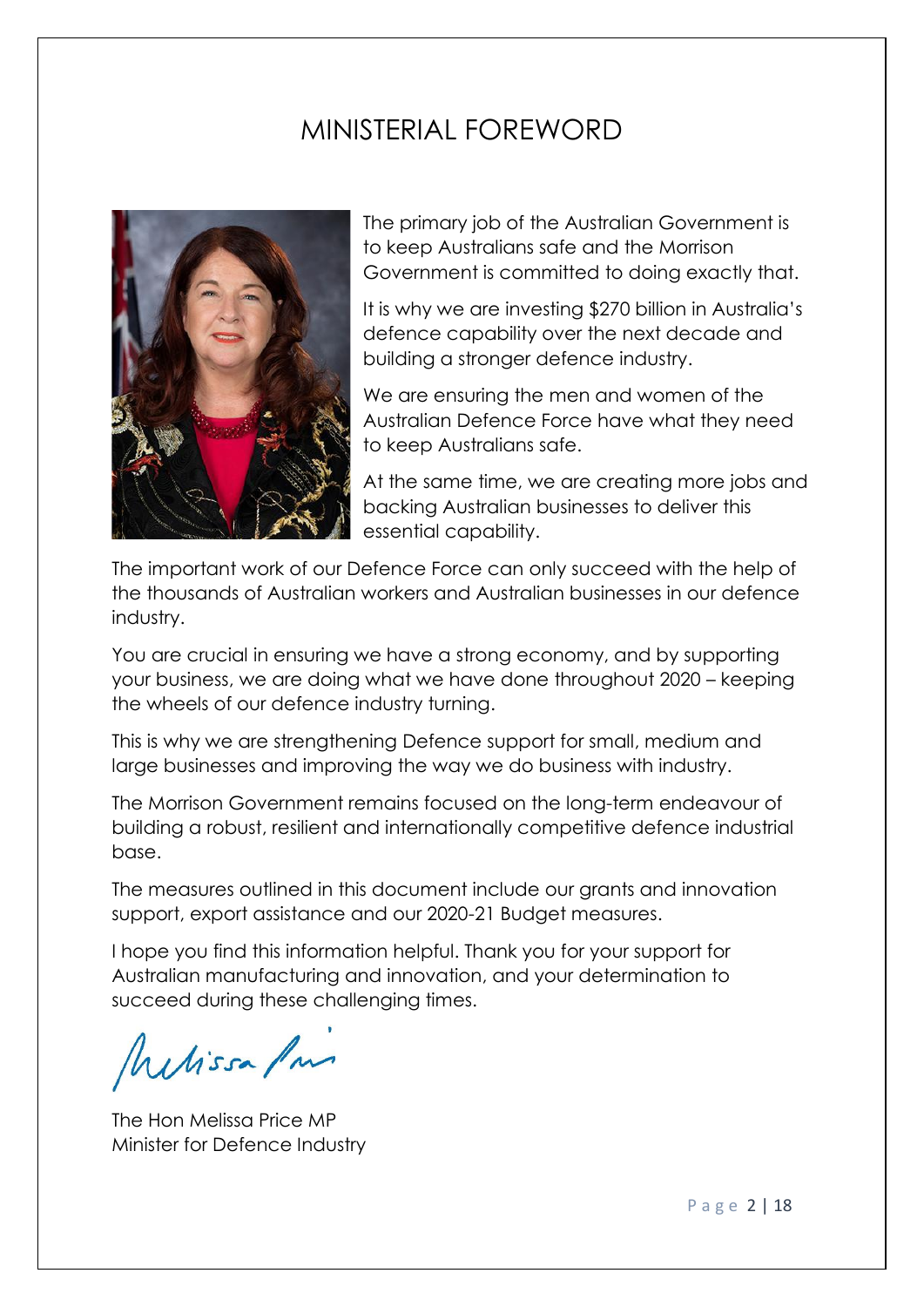# GRANTS & INNOVATION CONTRACTS

# Capability Improvement Grant

- Aim: To assist a business to implement recommendations made by a CDIC business adviser in a CDIC Advisory report, to improve the operation of a business.
- Target audience: Small and medium sized businesses.
- Grant available: \$4,000-\$240,000.
- Co-contribution requirement: 20 per cent of the value of their eligible project.
- Eligibility criteria: Have a valid ABN, be a small or medium sized business with fewer than 200 employees (subject to change through CDIC review) and be a company incorporated in Australia or an incorporated trustee on behalf of a trust or a company limited by guarantee. The business must also be applying to implement recommendations identified by a CDIC business adviser in an advisory service report.
- [https://www.business.gov.au/grants-and-programs/capability](https://www.business.gov.au/grants-and-programs/capability-improvement-grants)[improvement-grants](https://www.business.gov.au/grants-and-programs/capability-improvement-grants)

# Sovereign Industrial Capability Priority Grant

- Aim: To help Australian small and medium sized businesses build their skills and capabilities to deliver Defence's stated Sovereign Industrial Capability Priorities.
- Target audience: Small and medium sized businesses that contribute to one or more Sovereign Industrial Capability Priorities.
- Grant available: \$70,000-\$1.4 million.
- Co-contribution requirement: 30 per cent of the value of their eligible project.
- Eligibility criteria: Have a valid ABN, be a small or medium sized business with fewer than 200 employees (subject to change through CDIC review) and be a company incorporated in Australia or an incorporated trustee on behalf of a trust.
- [https://www.business.gov.au/grants-and-programs/sovereign](https://www.business.gov.au/grants-and-programs/sovereign-industrial-capability-priority-grants)[industrial-capability-priority-grants](https://www.business.gov.au/grants-and-programs/sovereign-industrial-capability-priority-grants)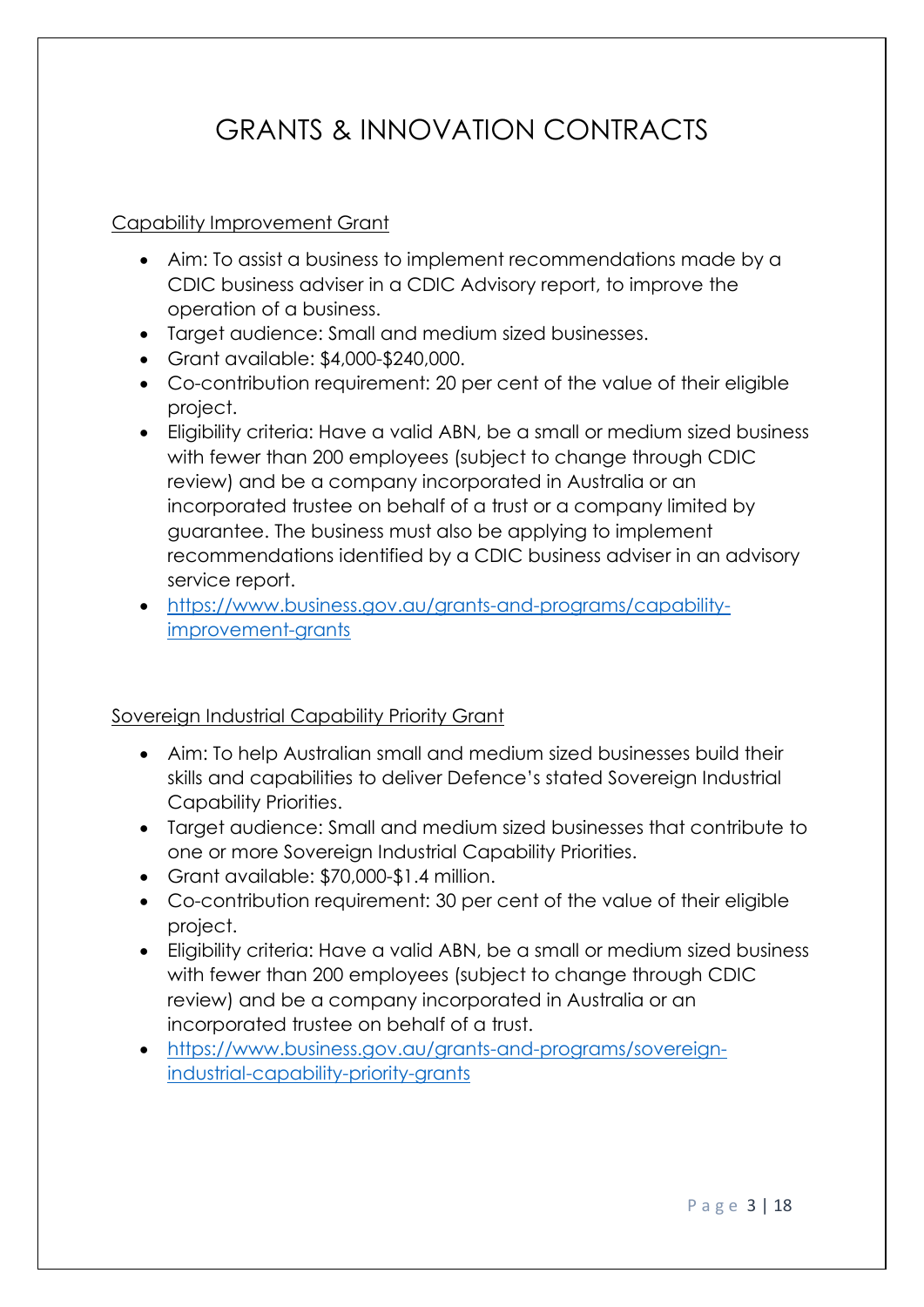# Defence Global Competitiveness Grant

- Aim: To build a stronger, more sustainable and more globally competitive Australian defence industry by supporting eligible Australian small and medium sized businesses overcome barriers to exporting.
- Target audience: Small and medium sized businesses.
- Grant available: \$24,000-\$240,000.
- Co-contribution requirement: New applicants will only be required to fund 20 per cent of the value of their eligible project.
- Eligibility criteria: Have a valid ABN, be a small or medium sized business with fewer than 200 employees (subject to change through CDIC review) and be a company incorporated in Australia or an incorporated trustee on behalf of a trust. Further eligibility criteria can be found in the link below.
- [https://www.business.gov.au/grants-and-programs/defence-global](https://www.business.gov.au/grants-and-programs/defence-global-competitiveness-grants)[competitiveness-grants](https://www.business.gov.au/grants-and-programs/defence-global-competitiveness-grants)

## Industry Skilling Enhancement Program Schools Pathways Program

- Aim: To help create a workforce pipeline capable of meeting the current and future skilling needs of defence industry by increasing the pool of STEM educated students, informing Australia's youth about defence industry career pathways, and providing practical experiences and networking opportunities with defence industry.
- Target Audience: Secondary school students to boost defence industry future workforce pipeline.
- Funding: Defence Industry Skills Flexible Funding Pool (\$2.6 million per year).
- Eligibility Criteria: SPP is delivered through targeted grant agreements with Re-Engineering Australia Foundation (REA) and Regional Development Australian – Hunter (RDA-H); and a Streamlined National Partnership Agreement (under negotiation) with the education departments of the Western Australian and South Australian governments.
- <https://www.defence.gov.au/SPI/Industry/IndustrySkillingSupport.asp>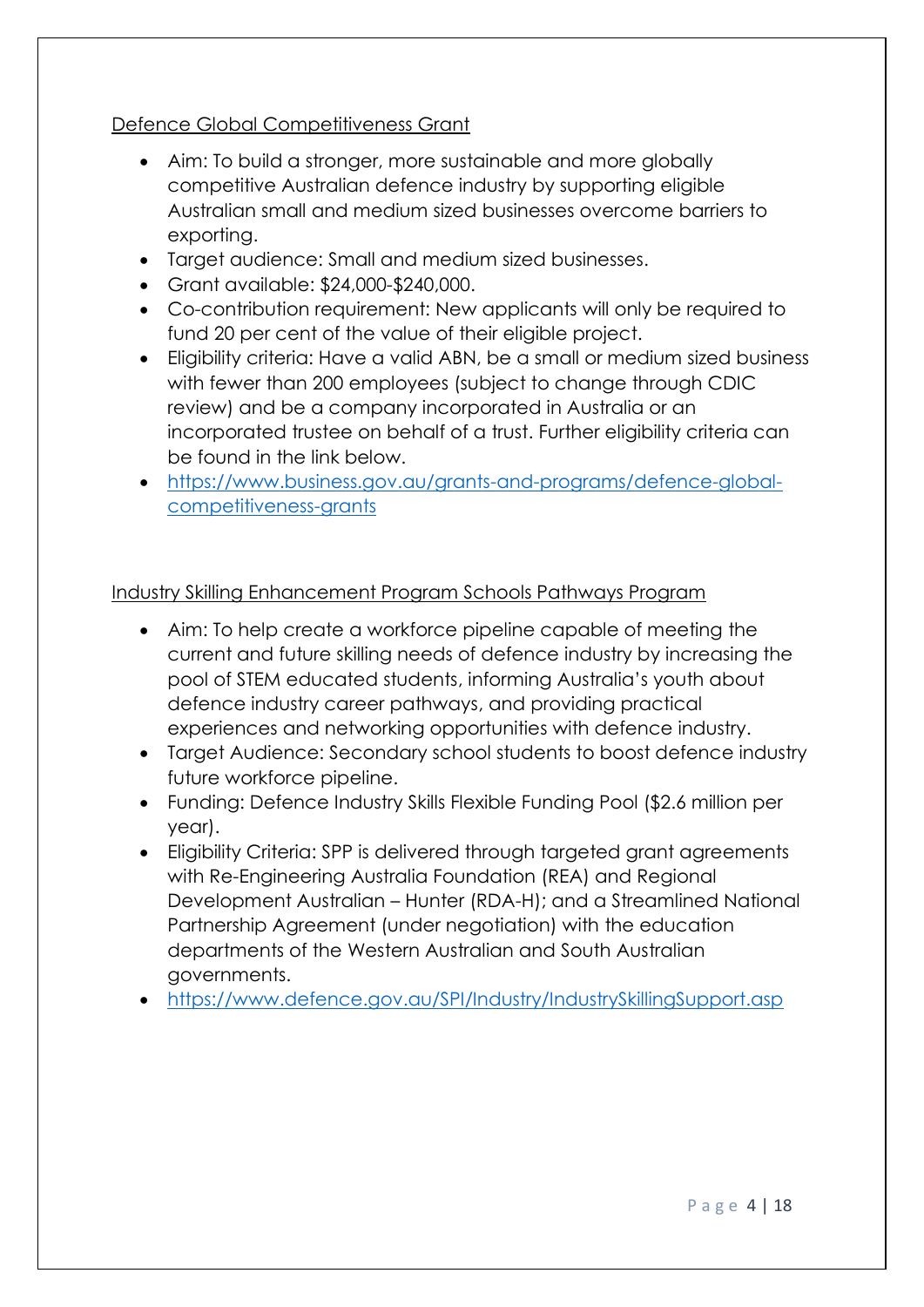# Defence Industry Internship Program (DIIP) (delivered through a contractual arrangement)

- Aim: Facilitates paid 12-week internships for third and fourth-year engineering students to gain practical career experience and exposure to career pathways in defence industry.
- Target audience: Defence SMEs and third or fourth-year engineering students.
- Funding: \$2.7 million per year from the Defence Industry Skills Flexible Funding Pool.
- Eligibility criteria: Applicants must be a third or fourth-year engineering student enrolled at an Australian tertiary institution.
- <https://diip.com.au/>

# Skilling Australia's Defence Industry (SADI) Grant Program

- Aim: To help grow the skills base of Australia's defence industry.
- Target audience: Defence industry small to medium enterprises, and defence industry associations.
- Funding: \$39 million over three years from the Defence Industry Skills Flexible Funding Pool (\$17 million+\$17 million+\$5 million).
- Eligibility criteria: Defence industry SMEs and industry associations can apply for grants of up to \$500,000 to provide their staff with skilling opportunities including formal qualifications, micro-credentialing, onthe-job training, support the supervision of apprentices and support for building HR practices. The skills areas eligible under the SADI Grants include technical and trade skilling training; project management; and design, engineering and logistics.
- [https://www.business.gov.au/grants-and-programs/skilling-australias](https://www.business.gov.au/grants-and-programs/skilling-australias-defence-industry)[defence-industry](https://www.business.gov.au/grants-and-programs/skilling-australias-defence-industry)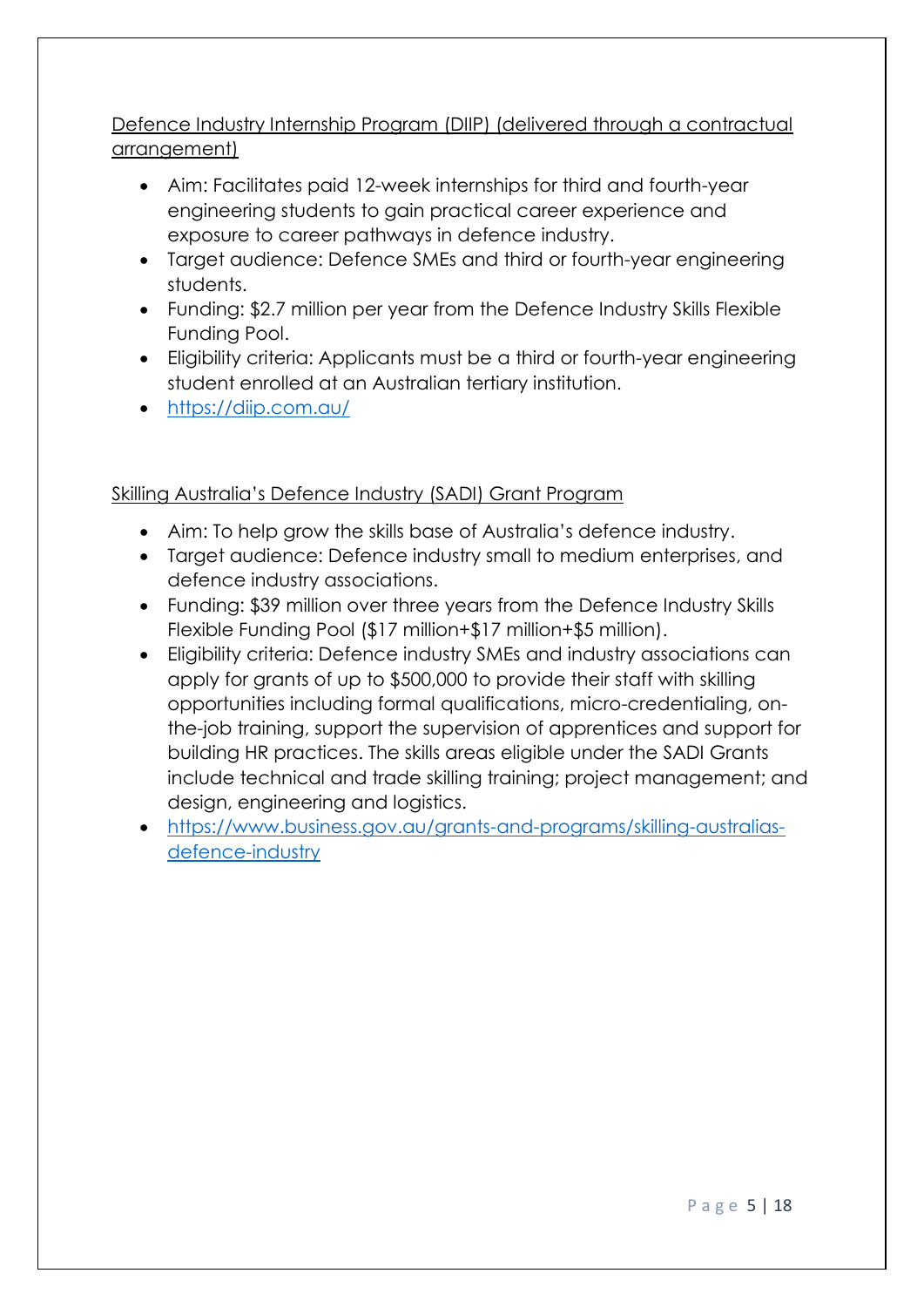# Australia–US Multidisciplinary University Research Initiative Program (AUSMURI)

- Aim: To provide Australian universities involved in approved submissions on designated topics under the US Multidisciplinary University Research Initiative (MURI) program with funding for a three-year project to strengthen Australian university research capacity, skills and global networks. MURI is a competitive grant opportunity sponsored by the United States Department of Defense. The initiative supports university research involving mixed disciplines in science and engineering within a range of topics that have high potential for offering future defence capability.
- Target audience: AUSMURI is open only to Australian universities involved in a successful MURI submission on a designated topic.
- Funding: Grant funding covers full eligible project costs up to a maximum of \$1 million per year for three years. Grants may be extended for a further two years and with additional funding of up to \$1 million per year if a grantee has been approved for a MURI extension.
- Eligibility criteria: To be eligible for AUSMURI, the applicant must have an approved submission under the US MURI program.
- [https://www.business.gov.au/grants-and-programs/us-australia](https://www.business.gov.au/grants-and-programs/us-australia-international-multidisciplinary-university-research-initiative-ausmuri)[international-multidisciplinary-university-research-initiative-ausmuri](https://www.business.gov.au/grants-and-programs/us-australia-international-multidisciplinary-university-research-initiative-ausmuri)

# Next Generation Technologies Fund

- Aim: Supports research in emerging and future technologies, including technologies that may be delivered more than 10 years into the future, by engagement a range of research partners, individually or in teams, from start-ups to primes and national research organisations.
- Opportunities for businesses under the NGTF include the Defence Industry Competitive Evaluation Agreement (ICERA) and Small Business Innovation Research for Defence (SBIRD) initiatives, among others, as outlined below.
- Target audience: Australia's defence industry and innovation sector industry, universities and research agencies.
- Funding: \$1.2 billion over the decade to 2030, dispersed through a mixture of grants and procurements.
- Eligibility criteria: Open to all entities with a valid ABN or a New Zealand Business Number.
- <https://www.dst.defence.gov.au/NextGenTechFund>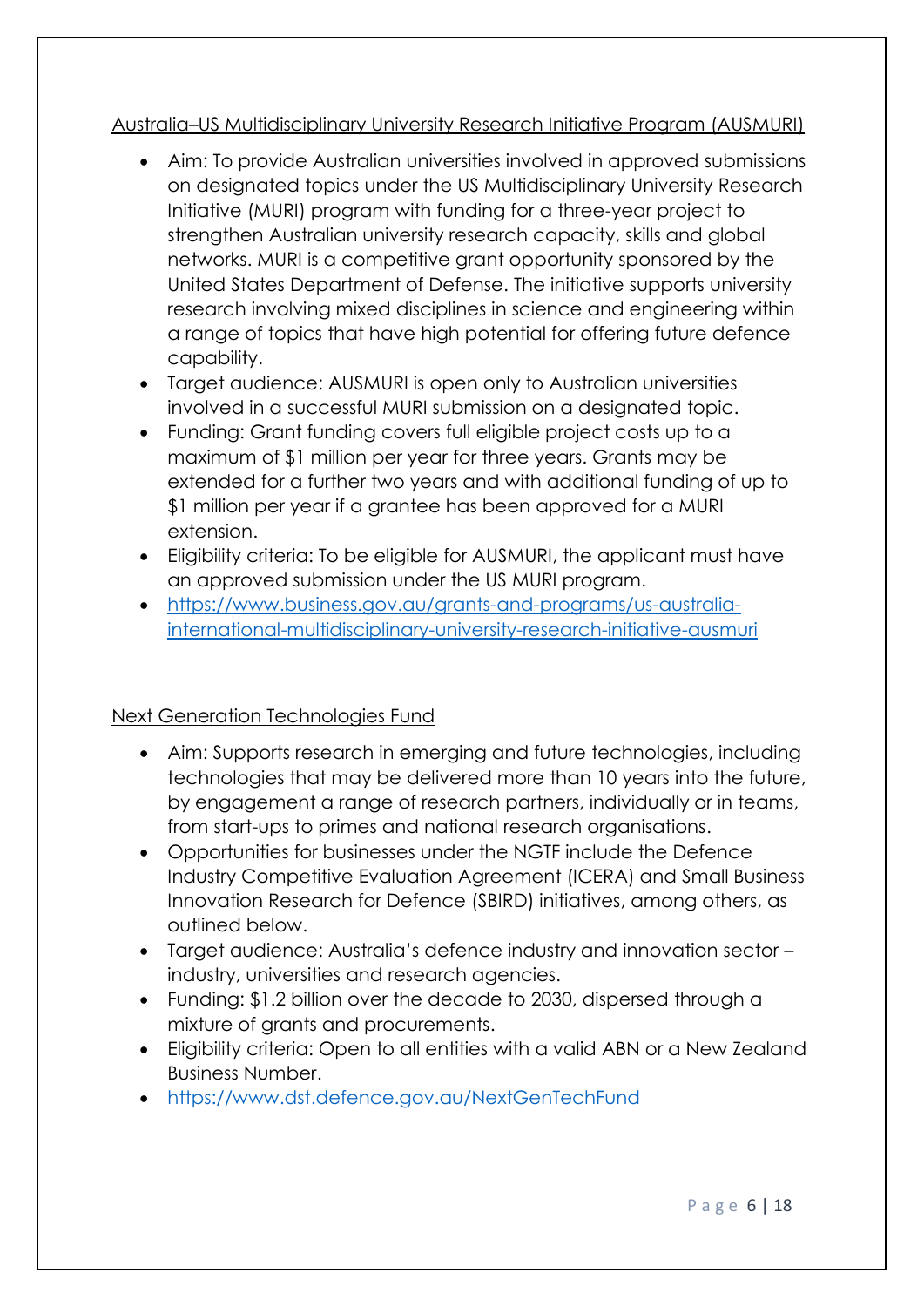# Defence Industry Competitive Evaluation Research Agreement (ICERA)

- Defence Science and Technology Group (DST), through its NGTF program, is seeking research and development proposals from Australian SMEs to contribute to Australian Defence Force Capability. Up to \$6 million may be awarded to the Defence SME sector as part of this initiative.
- The NGTF is looking for innovative proposals from agile SMEs that are able to adapt to current national and international circumstances to help contribute to Defence's innovation agenda. As an example, applicants may propose to develop and validate next generation concepts or evolve existing technologies to deliver leap ahead capabilities.
- Funding up to \$300,000 ex. GST per proposal will be provided for projects up to 18 months in duration.
- Proposals that are consistent with the objectives of the following NGTF Science & Technology themes and best address the NGTF priorities and problem statements will be considered for funding.
- <https://www.dst.defence.gov.au/icera>

## Small Business Innovation Research for Defence (SBIRD)

- Defence Science and Technology Group (DST), through its NGTF program, is seeking small to medium sized enterprises (SMEs) to work on research projects aligned with defence priorities.
- Projects may relate to specific challenges identified by Defence, or have a broader scope across an emerging technology field with potential for contributing ground-breaking developments in defence capability.
- Funding up to \$100,000 ex. GST per proposal will be provided for projects for up to nine months.
- [https://www.dst.defence.gov.au/NextGenTechFund/small-business](https://www.dst.defence.gov.au/NextGenTechFund/small-business-innovation-research-defence)[innovation-research-defence](https://www.dst.defence.gov.au/NextGenTechFund/small-business-innovation-research-defence)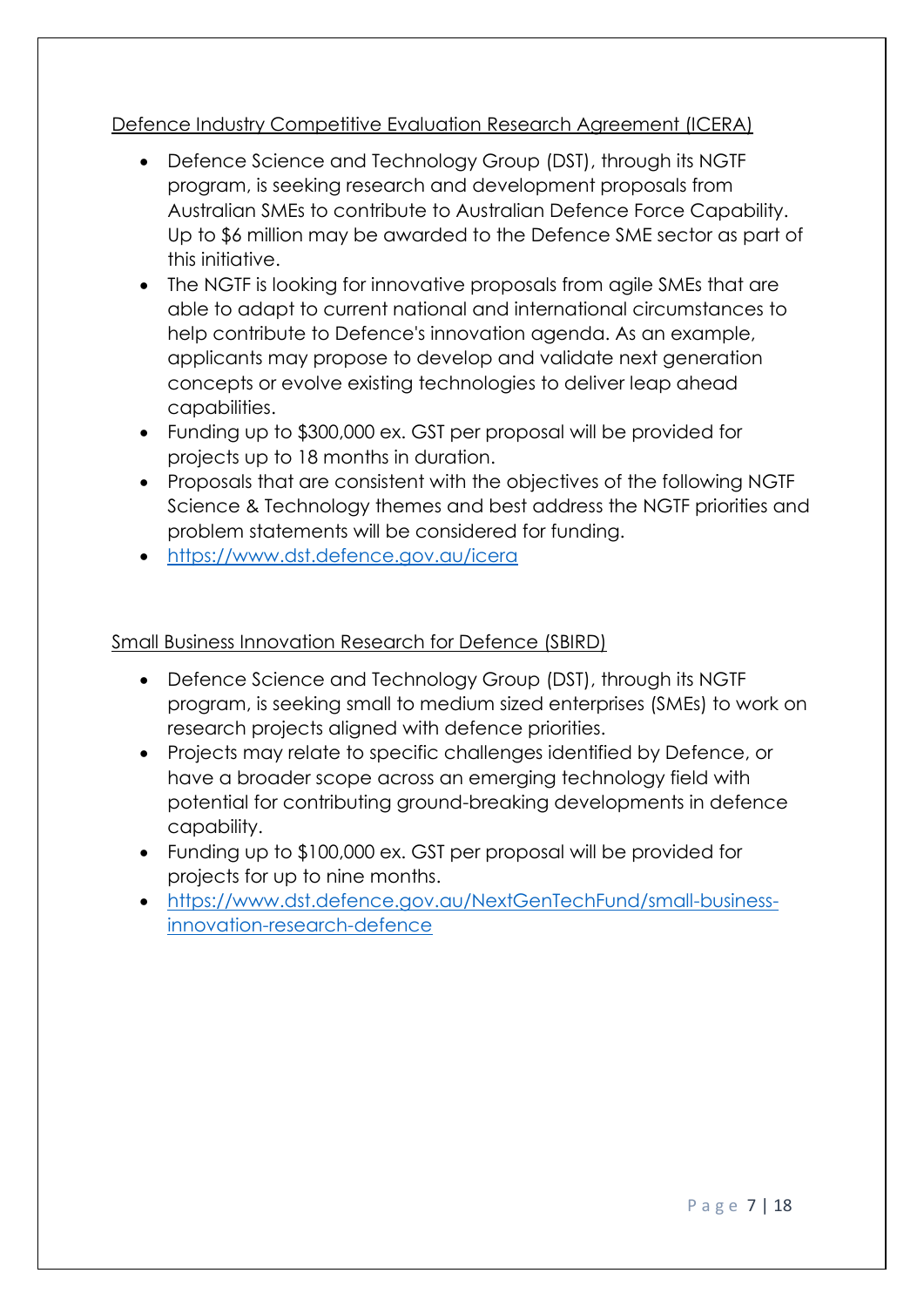## Defence Cooperative Research Centres

- Defence Cooperative Research Centres (CRCs) create research centres that bring together small to medium businesses, academia and publicly funded research agencies to research priority technologies for future Defence capability.
- The Defence CRC program is part of the Next Generation Technologies Fund. Each Defence CRC is focused on a high-priority next generation technology with the potential to have a game-changing effect on Defence capabilities.
- Through Defence CRCs, Defence seeks to link industry, particularly small to medium enterprises, with academia and DST scientists to create vibrant collaborative research and innovation networks focusing on Defence capability outcomes.
- [https://www.business.gov.au/grants-and-programs/defence](https://www.business.gov.au/grants-and-programs/defence-cooperative-research-centresprogram)[cooperative-research-centresprogram](https://www.business.gov.au/grants-and-programs/defence-cooperative-research-centresprogram)

## Defence Innovation Hub

- Defence Innovation Hub is receiving more than \$800 million over the next decade to invest in innovation contracts with Defence industry. Further information, including details on how to apply, can be found at:
- [https://www.business.gov.au/cdic/innovate-in-defence/innovation](https://www.business.gov.au/cdic/innovate-in-defence/innovation-opportunities-and-priorities)[opportunities-and-priorities](https://www.business.gov.au/cdic/innovate-in-defence/innovation-opportunities-and-priorities)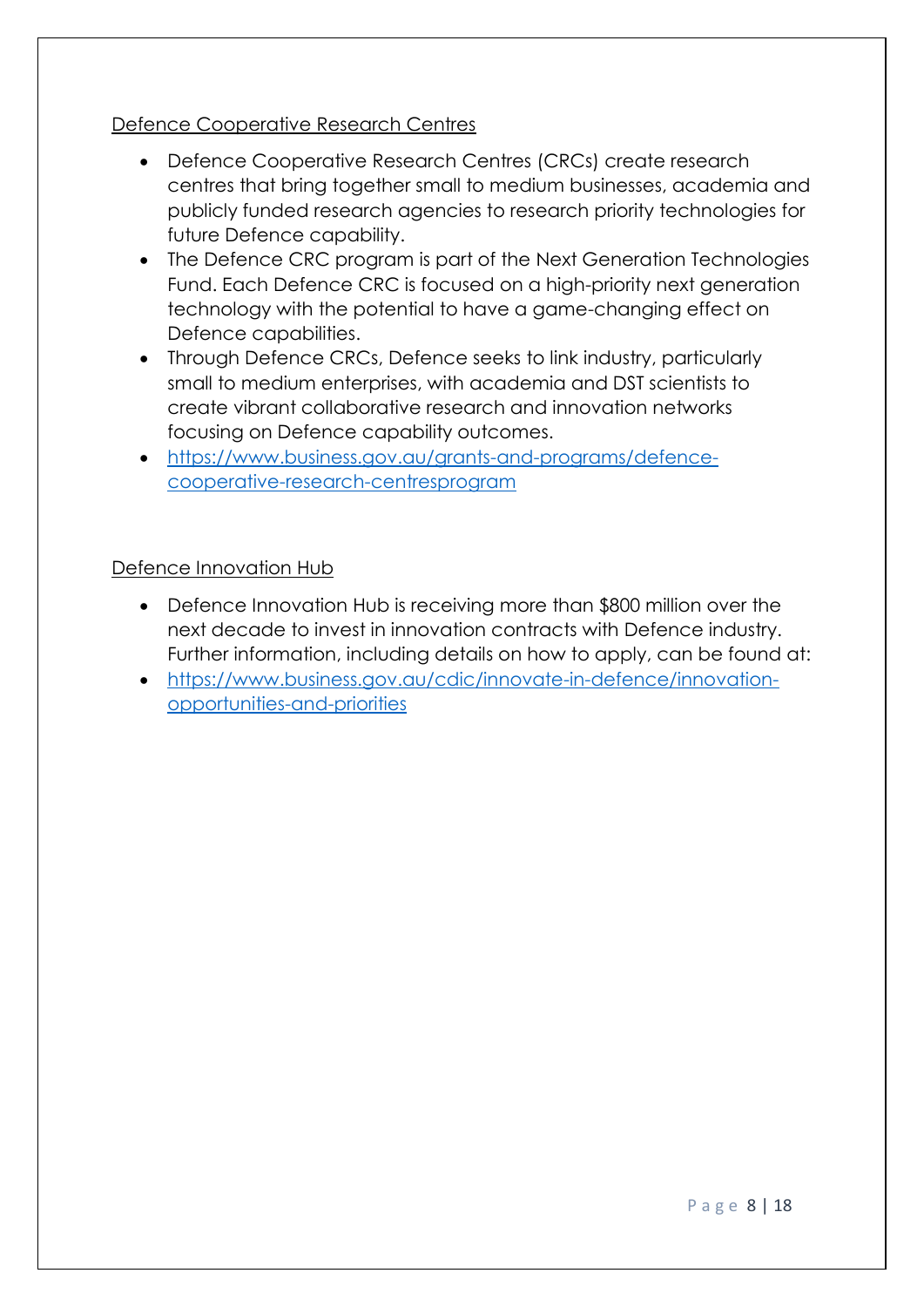# EXPORTS – ASSISTANCE AND ADVICE

# Australian Defence Export Office (ADEO)

The ADEO is the focal point for coordinating whole-of-government defence export support for Australian defence industry.

## How Government can help you

- Participation at international trade shows with Team Defence Australia.
- Targeted international trade missions (subject to travel and border restrictions).
- Inclusion in the Australian Military Sales Catalogue.
- Government-to-government sales, gifting and transfer of equipment.
- Defence Global Competitiveness Grants to overcome export barriers.
- Defence Export Facility loans (administered by Export Finance Australia).
- High-level advocacy for Australian defence industry exports.
- Australian Defence Export Advocate support, including international advocacy.
- An international network of Business Development Managers and Defence Attachés.

# **Contacts**

- Australian Defence Export Office
	- o Email: aust.deo@defence.gov.au
- Defence Export Controls
	- o Email: exportcontrols@defence.gov.au
	- o Phone: 1800 662 066 or +61 2 6266 7222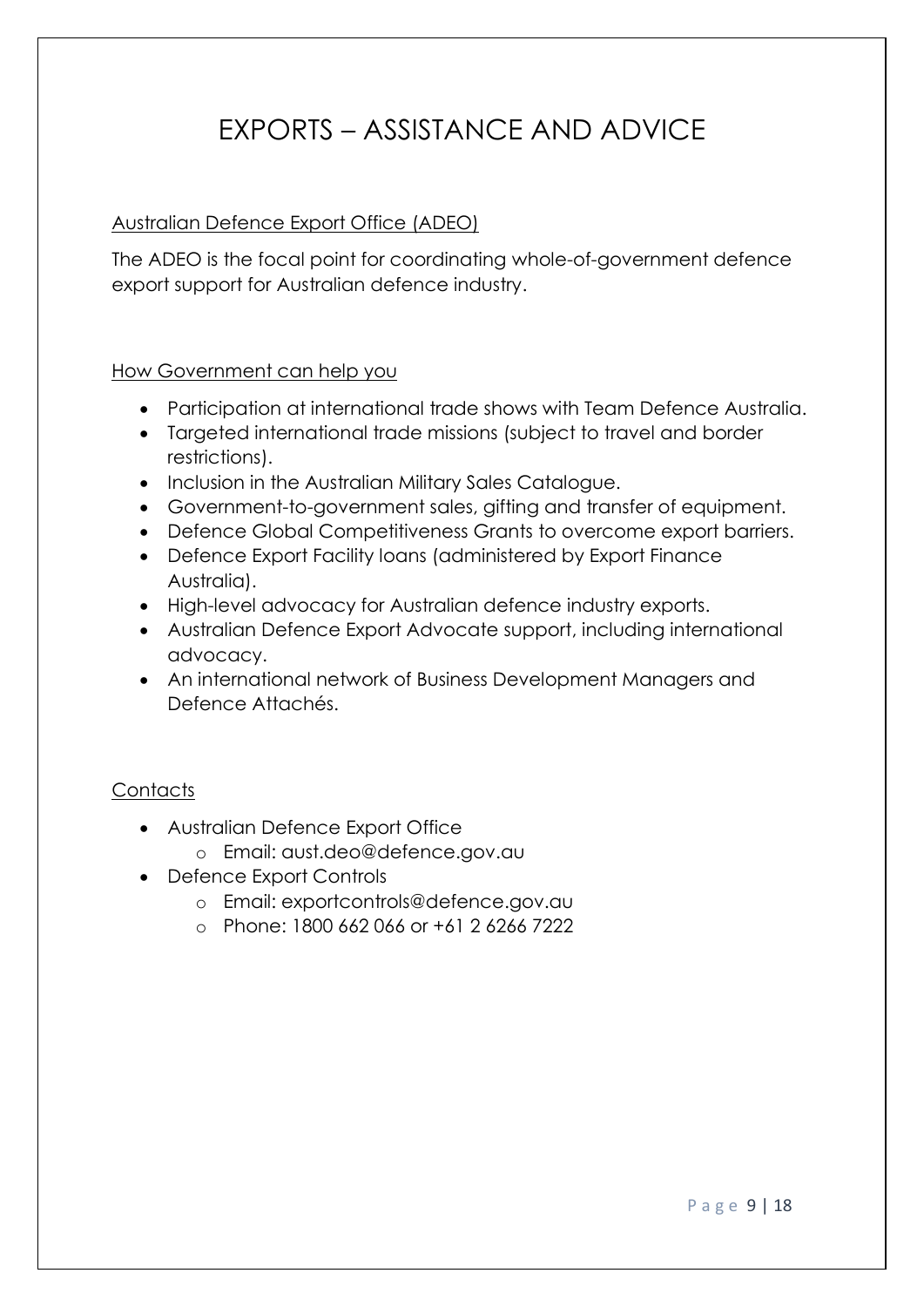

# Supporting global defence projects

Export Finance Australia provides financial expertise and solutions to support Australian defence exports across a range of sectors including advanced manufacturing, engineering and software.

Through our loans, guarantees and bonds we enable SMEs and defence primes to take on export opportunities.

### What is a defence export?

A defence export is any defence-specific or dual-use good or service exported by the Australian defence industry to a national security end-user overseas.

#### What businesses can Export Finance Australia support?

As Australia's export credit agency, we have a track record of helping Australian defence exporters across air, land, sea and cyber domains to help them win defence contracts overseas.

# **OUR CRITERIA**

The transaction must meet the following for us to provide our solutions:



#### **Australian Benefit**

Have the necessary level<br>of Australian benefit



# Commercial Be commercially<br>viable



**Approvals** 

Have the required defence export<br>permit or in-principle approval from<br>Defence Export Controls

If the transaction meets these requirements but is not suitable for Export Finance Australia's Commercial Account, it may be referred to the Government's Defence Export Facility.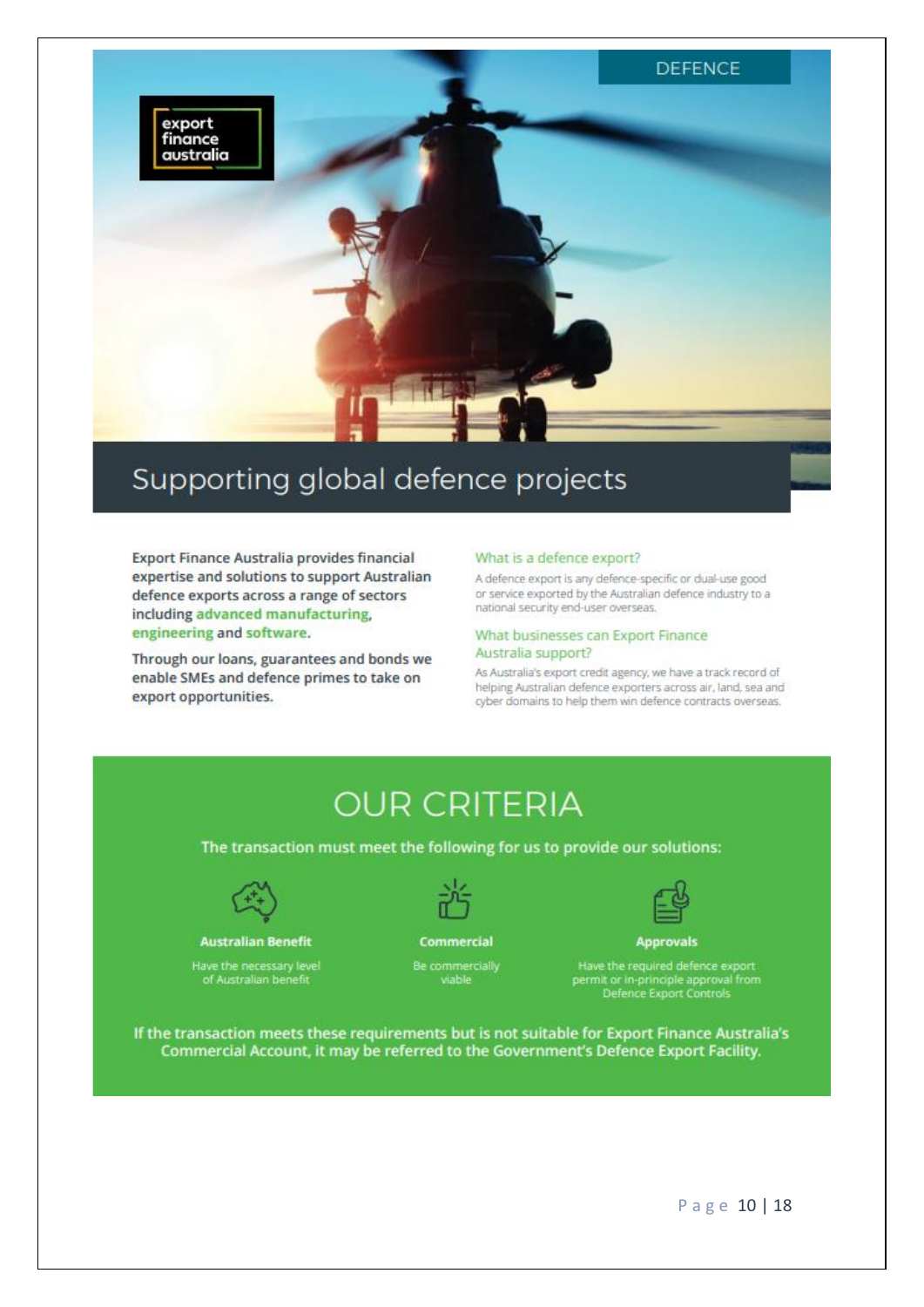### export finance australia



### **Delivering benefits** to Australia

For us to support Australian companies in global defence supply chains, there must be an Australian benefit (this could be a future or indirect benefit).

#### Australian benefits can include:

- > Australian content (goods or services) in a project
- > greater Australian participation in international supply chains
- > access to new markets or export opportunities for Australian businesses
- > more Australian jobs
- > payment of dividends or other financial proceeds from overseas to Australia
- > new research and development expenditure in Australia
- > Australian access to new products, intellectual property or technology

The level of finance we can provide is linked to the level of Australian benefit in a project.



**Critical minerals** resources and related infrastructure projects are also eligible for finance through the **Defence Export Facility.** 



## **The Government's Defence Export Strategy**

In 2018, the Australian Government launched the Defence Export Strategy to help the defence industry achieve greater export success.

The Strategy aims to build a stronger, more sustainable and globally competitive Australian defence industry to support Australia's capability needs.

#### End-to-end support

It brings government and industry together to provide end-to-end support for defence exports. This ranges from building export readiness to identifying export opportunities, providing finance and, ultimately, realising export outcomes.



## How we support the **Defence Export Facility**

As part of the Defence Export Strategy, we administer the US\$3 billion Defence Export Facility.

#### Finance available

This Facility gives the Australian defence industry the confidence to seek new direct export and supply chain contracts, knowing there is a source of finance available. It also allows us to better help businesses receive the finance they need to grow internationally.

" With these large orders, maintaining cash flow throughout can be a challenge, and that's where the assistance of Export Finance Australia and our bank has been invaluable.<sup>11</sup>

**Mark Scherrer** Managing Director, Ferra Engineering

Page 11 | 18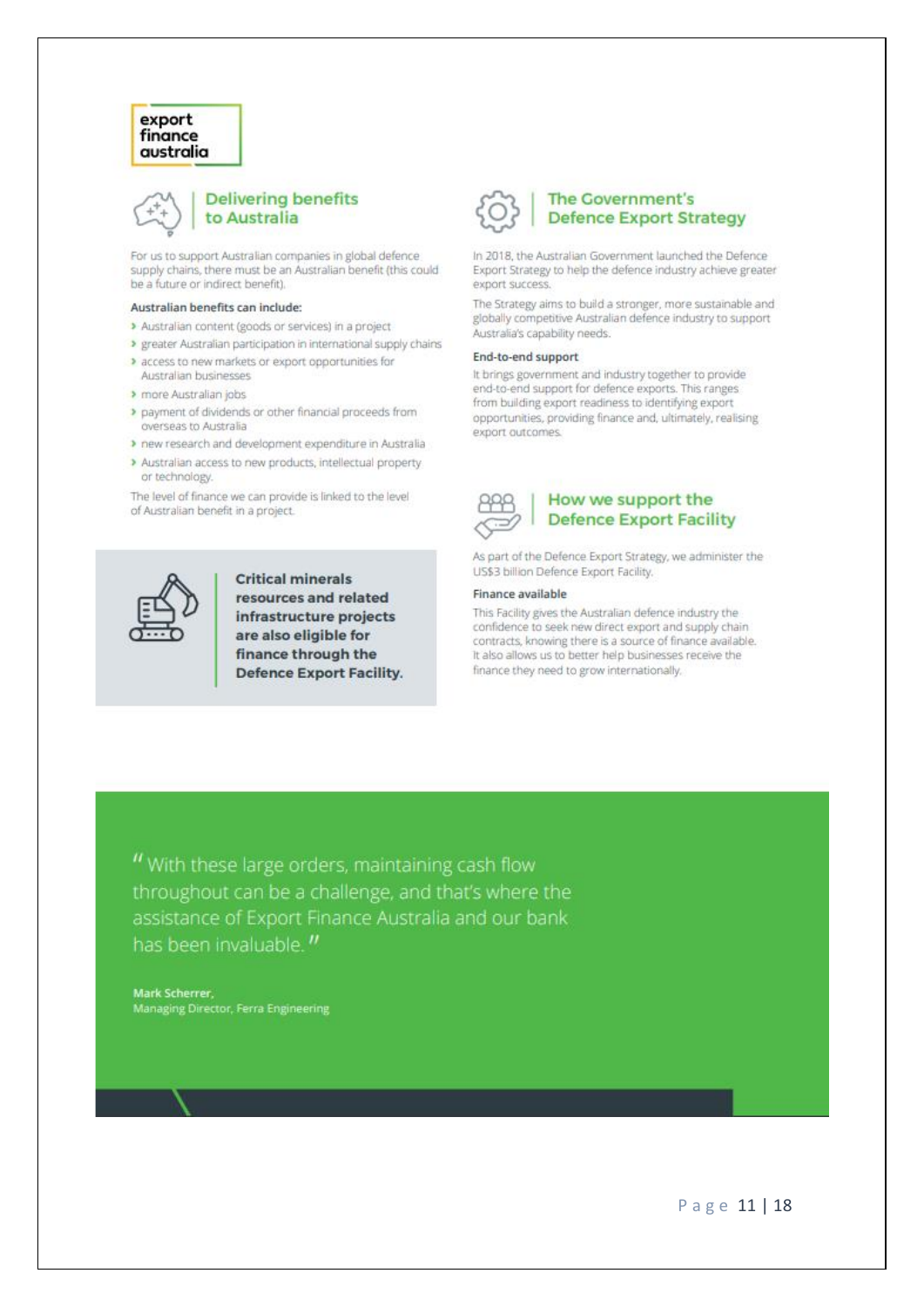# **CUSTOMERS WE'VE HELPED**

# **A W Bell**

A W Bell is a family-owned metal casting and precision engineering business that has grown to become<br>a major supplier to the automotive and defence sectors.

### Opportunity:

A W Bell needed working capital to fulfil a contract to supply parts for the sensory system of the new F-35 Joint Strike Fighter aircraft.



# **HOW WE HELPED uss375,000**

We provided a loan to help A W Bell fulfil its contract with a large US defence prime contractor to establish a platform for future growth.

## **CEA Technologies**

CEA Technologies (CEA) is a manufacturer of world class radars as well as advanced antenna and communications solutions for civil and military applications.



## Opportunity:

CEA needed finance to construct an additional manufacturing facility to meet expected growth in export orders and domestic programs.

# **HOW WE HELPED**

# A\$90 millior

We provided a loan through the Defence Export Facility to help CEA build their facility and expand their operations in Canberra.

## **Ferra Engineering**

Ferra Engineering (Ferra) manufactures and assembles complex aerospace structures and subsystems for commercial and military aviation,<br>as well as other defence industries.



### Opportunity:

Ferra needed working capital to pay for the substantial upfront costs of materials and labour to deliver a contract with Lockheed Martin.

# **HOW WE HELPED** 2.7n

We provided a guarantee to Ferra's bank, enabling them to access finance to manufacture weapons bay adaptors for the F-35 Joint Strike Fighter Program.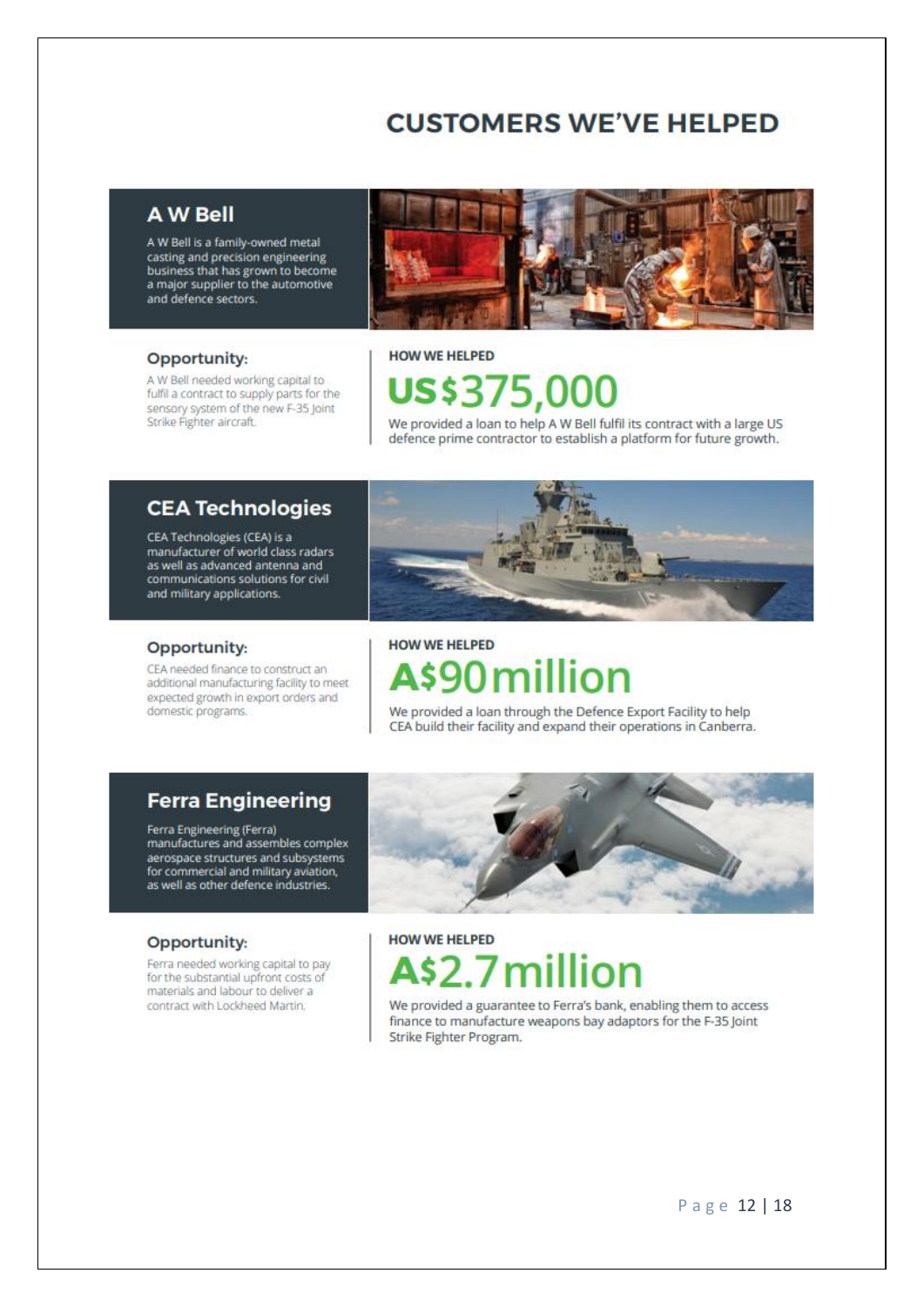

# No one takes on the world alone.

## Support is available from our partners

### Austrade

Austrade advises and supports exporters across a wide range of sectors relating to infrastructure, cities and transport, connecting them through their global network with potential opportunities, partners and customers in international markets. Areas of specific focus include services and technology relating to urban planning and development, smart cities, water, urban mobility and intelligent transport systems, rail, logistics and international development.

For more information visit austrade.gov.au



## **Australian Defence Export Office**

The Australian Defence Export Office (ADEO) is a key initiative of the Defence Export Strategy. The ADEO works with Australian defence industry to achieve export success. It is the focal point for coordinating whole-of-Government export support, ensuring Australian defence industry can meet Australia's defence capability needs now and into the future.

The ADEO tailors assistance to Australian companies on a caseby-case basis, providing a targeted level of support across all stages of a company's export journey.

For more information, visit defence.gov.au/export/office



**Department of Defence**<br>Australian Defence Export Office

## **Export Finance Australia**

For more information on how we could support your business, contact us on:

 $\mathcal{C}$ 1800 093 724

- info@exportfinance.gov.au  $\omega$
- exportfinance.gov.au/defence

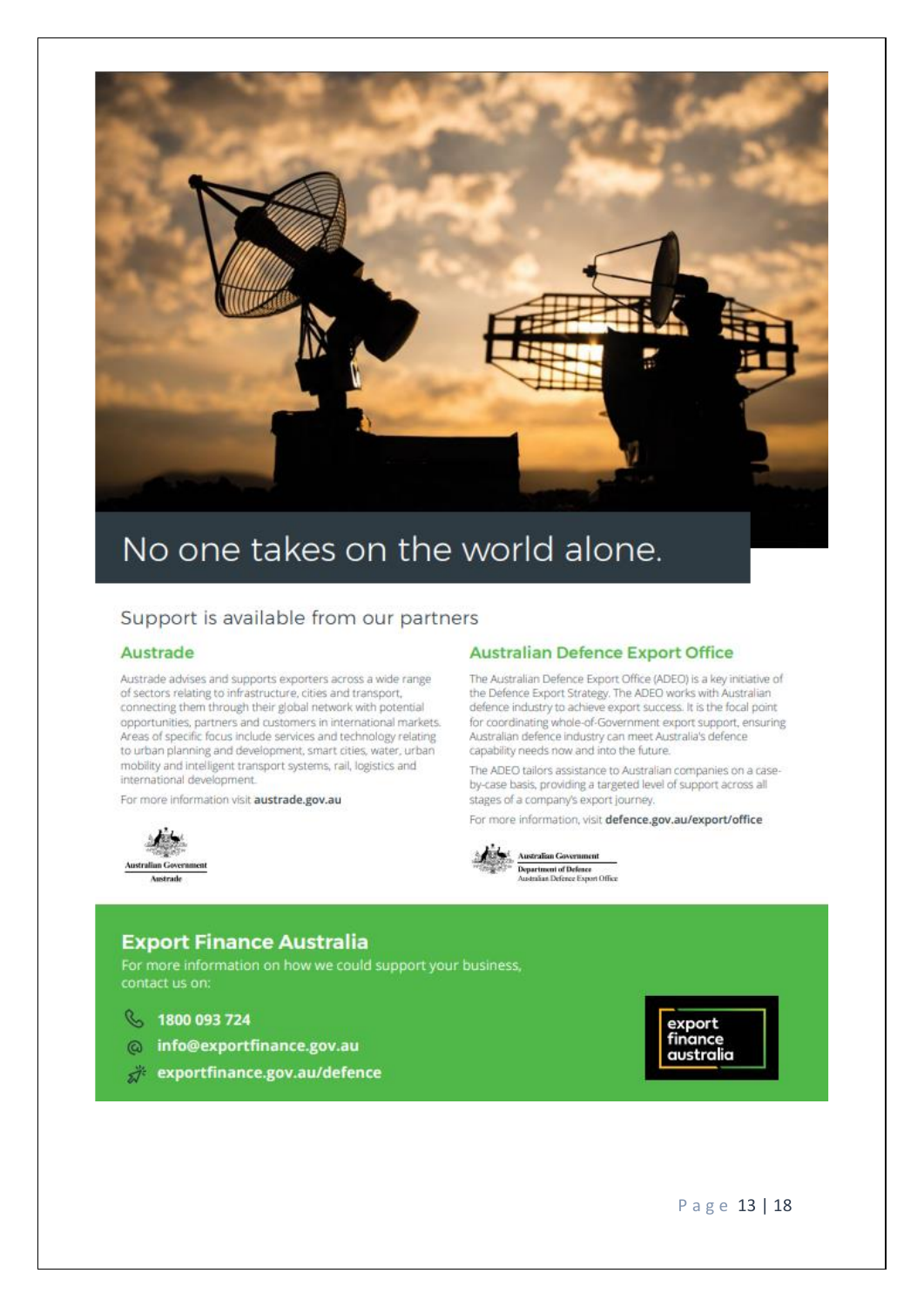# **BUDGET 2020-21**

Temporary full expensing will apply to around \$200 billion worth of investment

# Business tax incentives to support investment and job creation

The Government is supporting Australian businesses to invest, grow and create more jobs through targeted tax incentives.

Business investment will support Australia's short term economic recovery and longer term productive capacity and wage growth. Investment in new technology and new ways of operating will help firms adapt to the structural changes induced by COVID-19.

## Temporary full expensing

The Government is providing a temporary tax incentive to support new investment and deliver significant cash flow benefits to businesses. It will be available to around 3.5 million businesses (over 99 per cent of businesses) that employ around 11.5 million workers. The incentive will apply to around \$200 billion worth of investment, including 80 per cent of investment in depreciable assets by non-mining businesses.

From 7:30pm (AEDT) on 6 October 2020 until 30 June 2022, businesses with turnover up to \$5 billion will be able to deduct the full cost of eligible depreciable assets of any value in the

year they are first used or installed ready for use. The cost of improvements made during this period to existing eligible depreciable assets can also be fully deducted.

Full expensing supports businesses that invest as it significantly reduces the after-tax cost of eligible assets, providing a cash flow benefit. The measure also creates a strong incentive for businesses to bring forward investment before it expires. Full expensing builds on the enhanced instant asset write-off and the accelerated depreciation previously announced through the Backing Business Investment incentive.

Eligible businesses that acquire eligible new or second-hand assets under the enhanced \$150,000 instant asset write-off by 31 December 2020 will also have an extra six months, until 30 June 2021, to first use or install those assets.

Full expensing will stimulate investment from its announcement, supporting economic activity in 2020-21 and onwards until the measure concludes. This measure is estimated to deliver \$26.7 billion in tax relief to businesses over the forward estimates period, and \$3.2 billion over the medium term.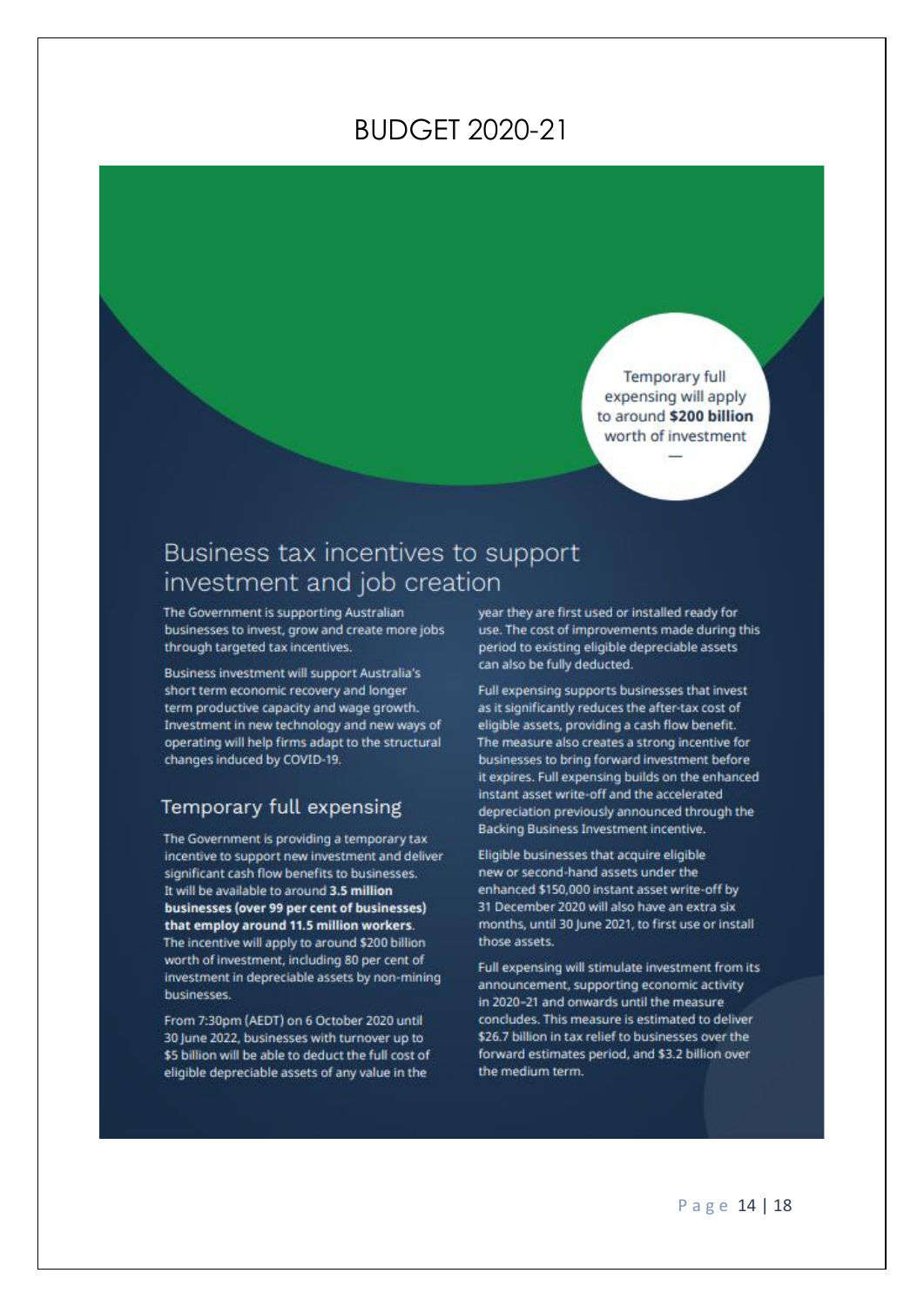## Temporary loss carry-back

The Government will also allow companies with turnover up to \$5 billion to offset tax losses against previous profits on which tax has been paid to generate a refund. Loss carry-back will be available to around 1 million companies that employ up to 8.8 million workers.

Losses incurred in 2019-20, 2020-21 and/or 2021-22 can be carried back against profits made in or after 2018-19. Eligible companies may elect to receive a tax refund when they lodge their 2020-21 and 2021-22 tax returns.

This measure will help companies that were profitable and tax-paying but now find themselves in a loss position due to the COVID-19 pandemic. By allowing them to access their losses earlier, by way of a cash refund, it will provide a needed cash flow boost to keep

their business running, retain their workers and invest with confidence in the future. Loss carry-back will also promote investment by encouraging more businesses to take advantage of full expensing while it is available.

This measure is estimated to deliver \$4.9 billion in tay raliaf to hucinaccas may the forward estimates, and \$3.9 billion over the medium term.

### **Supporting Australia's economic** recovery

Treasury estimates that the temporary full expensing and the temporary loss carry-back measures will create around 50,000 jobs by the end of 2021-22. They will boost GDP by around \$2.5 billion in 2020-21 and \$10 billion in  $2021 - 22$ 

Jamie owns a coffee bean wholesaling company, Jamie's Coffee Pty Ltd, which has an aggregated annual turnover of \$51 million. In 2018-19, Jamie's Coffee Pty Ltd made a tax profit of \$5 million and paid \$1.5 million in income tax.

Due to the impact of COVID-19 restrictions on customer demand and its ability to trade, Jamie's Coffee Pty Ltd makes a tax loss of \$2 million in 2019-20.

Under the treatment of losses in current law, Jamie's Coffee Pty Ltd would carry these losses forward until it made a taxable profit. Under temporary loss carryback, when the company lodges its 2020-21 company tax return, it will receive a tax refund of \$600,000 in recognition of this loss and tax paid in 2018-19.

Continuing into 2020-21, reduced trading means Jamie's Coffee Pty Ltd makes another tax loss of \$500,000. The company paid sufficient tax in 2018-19 to also offset the loss from 2020-21 resulting in a further refund of \$150,000.

Jamie's Coffee Pty Ltd uses its \$750,000 refund to help it to stay in business and retain its employees, and support the transition back to business as usual.

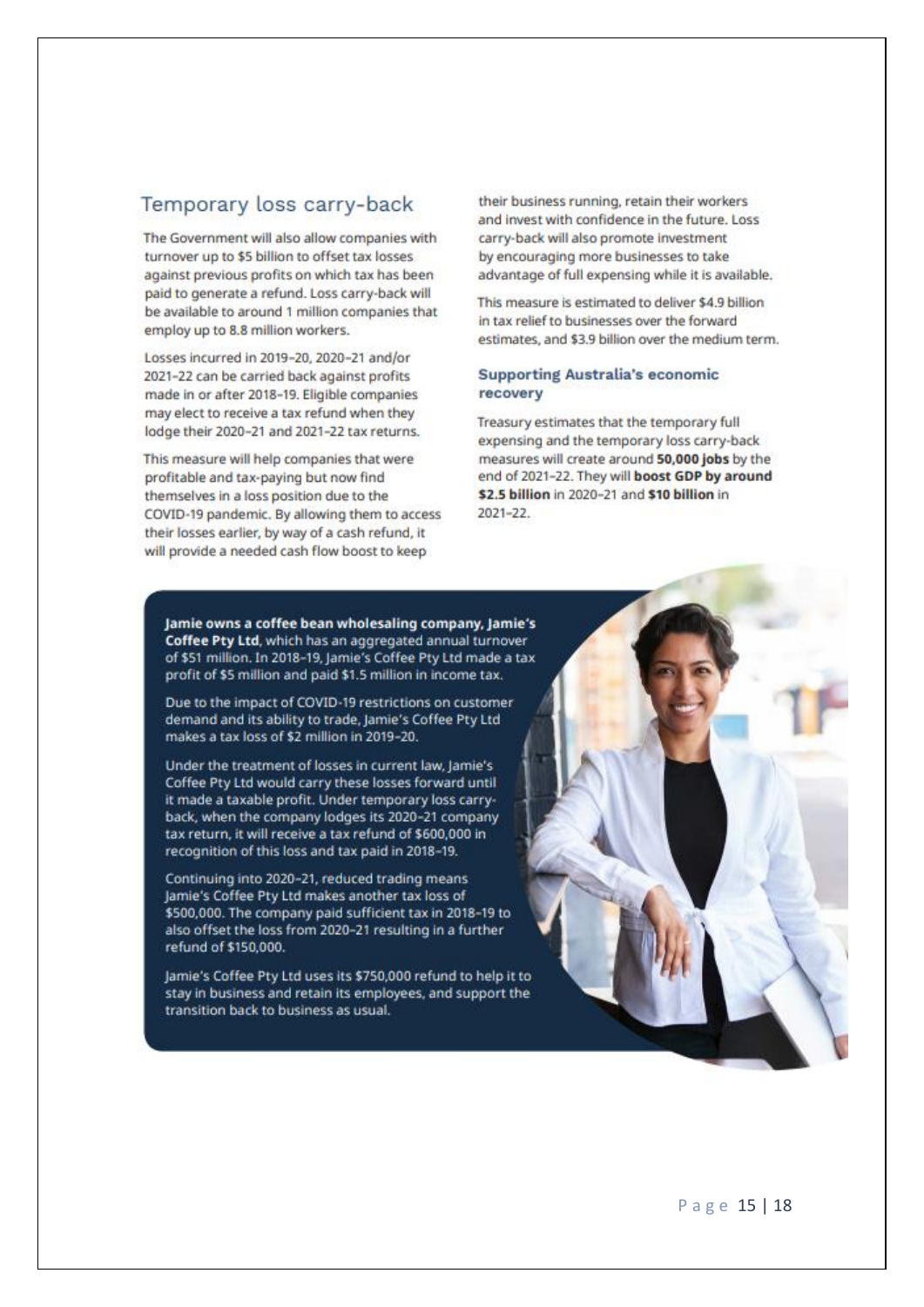## Attracting and rewarding further investment

### **Modernising and expanding Australia's** tax treaty network

The Government will support the recovery from COVID-19 by modernising and expanding our tax treaty network to eliminate double taxation, settle taxing rights between Australia and other countries and attract foreign investment and skilled workers.

Tax treaties benefit both businesses and individuals. They provide greater certainty for international transactions, lowering the cost of doing business overseas. They also provide relief from double taxation to attract skilled foreign workers to Australia.

Reducing tax barriers will promote trade and investment. By attracting foreign investment and skilled workers, treaties raise productivity, creating better jobs and supporting higher incomes.

This initiative will also prioritise refurbishing Australia's treaties with key strategic partners where necessary to maximise the benefits for Australia's economy.

### **Supporting business research** and development

The Government will enhance previously announced reforms to invest an additional \$2 billion through the Research and Development Tax Incentive (R&DTI).

For small claimants (turnover less than \$20 million), the Government will increase the refundable R&D tax offset to 18.5 percentage points above the claimant's company tax rate. and there will be no \$4 million cap on annual cash refunds.

For larger claimants, the Government will streamline the intensity test from three to two tiers and increase the non-refundable R&D tax offset rates. The new rates will be the claimant's company tax rate plus 8.5 percentage points for initial R&D expenditure up to 2 per cent R&D intensity, and 16.5 percentage points for R&D expenditure above 2 per cent R&D intensity.

The Government will also proceed with the increase in the cap on eligible R&D expenditure from \$100 million to \$150 million per annum.

These changes apply from 1 July 2021 and will support more than 11,400 companies that claim the R&DTI.

## Supporting business research and development

**Small claimants (annual** turnover less than \$20 million)



No cap on cash refunds



- **Streamlined** two-tiered intensity test
- Non-refundable tax offset of the company tax rate plus:
- 8.5 per centfor R&D expenditure between 0 and 2 per cent R&D intensity; and
- . 16.5 per cent for R&D expenditure above 2 per cent **R&D** intensity

#### **All claimants**

- Eligible R&D expenditure threshold increased from \$100 million to \$150 million per annum
- Improvements to the administration, integrity and transparency of the R&D Tax Incentive

Changes apply from 1 July 2021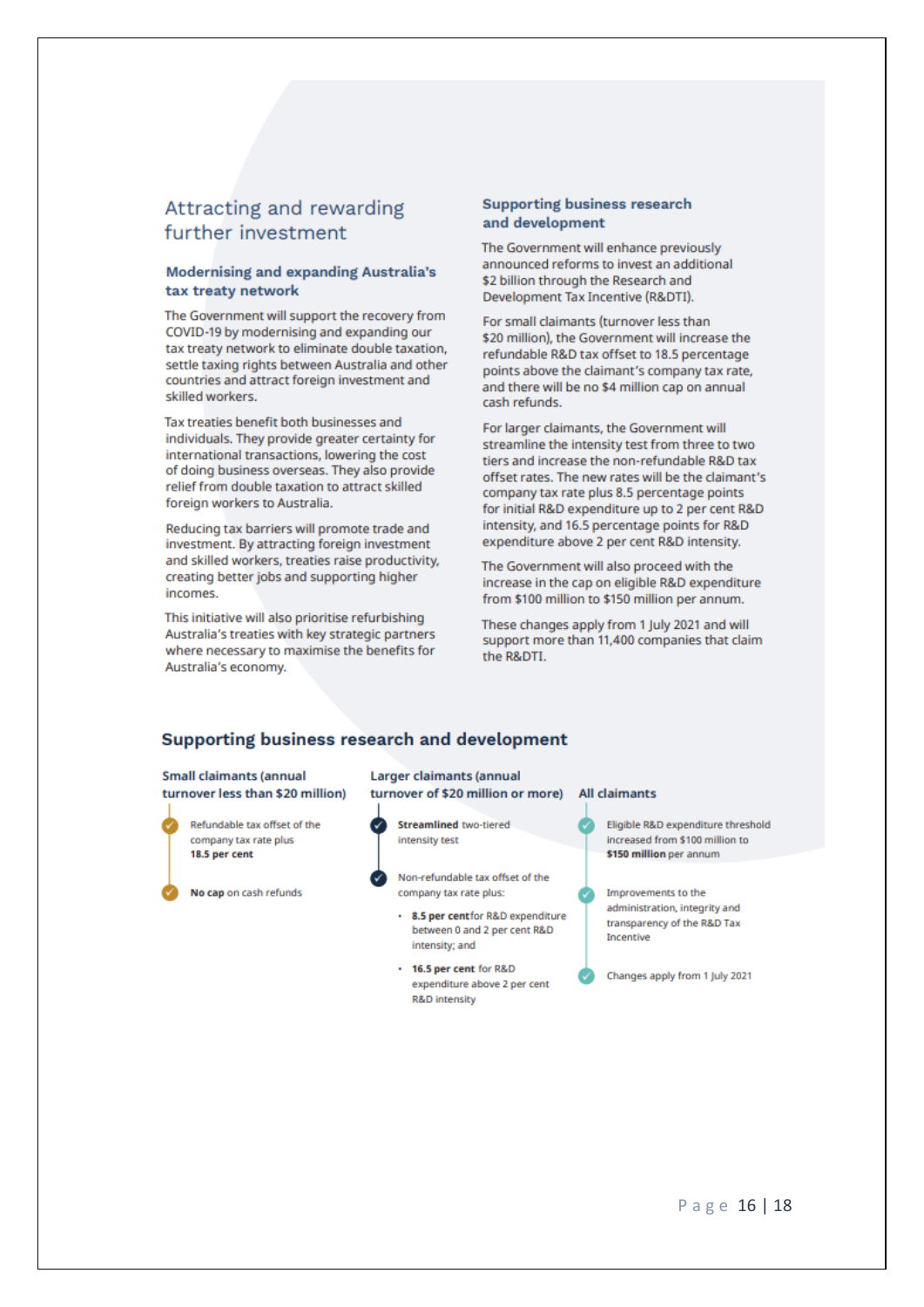## JobMaker Hiring Credit – \$4 billion

- Payable for up to 12 months for each new job.
- Available immediately to hire eligible employees aged 16-35 years.
- \$200 per week for those aged16-29 and \$100 per week for those aged 30-35 (paid quarterly arrears).
- Employees must work a minimum of 20 hours per week.
- All businesses are eligible (except major banks).
- Treasury estimates it will support about 450,000 jobs.
- [https://www.ato.gov.au/General/New-legislation/The-Australian-](https://www.ato.gov.au/General/New-legislation/The-Australian-Government-s-economic-response-to-coronavirus/JobMaker-Hiring-Credit/)[Government-s-economic-response-to-coronavirus/JobMaker-Hiring-](https://www.ato.gov.au/General/New-legislation/The-Australian-Government-s-economic-response-to-coronavirus/JobMaker-Hiring-Credit/)[Credit/](https://www.ato.gov.au/General/New-legislation/The-Australian-Government-s-economic-response-to-coronavirus/JobMaker-Hiring-Credit/)

# Supporting new apprenticeships

- The \$1.2 billion Boosting Apprenticeship Commencements wage subsidy will support the next generation of skilled workers – about 100,000 new apprentices.
- There is a 50 per cent wage subsidy for all businesses that take on new apprentices between 5 October 2020 and 30 September 2021.
- It is capped at \$7,000 per quarter for gross wages for new apprentices and trainees.
- This is in addition to the already operating \$2.8 billion Supporting Apprentices and Trainees package for existing apprentices and trainees, which is now expected to support 90,000 employers to keep 180,000 apprentices and trainees in employment and training.
- [https://www.business.gov.au/Risk-management/Emergency](https://www.business.gov.au/Risk-management/Emergency-management/Coronavirus-information-and-support-for-business/Boosting-Apprenticeship-Commencementsr)[management/Coronavirus-information-and-support-for](https://www.business.gov.au/Risk-management/Emergency-management/Coronavirus-information-and-support-for-business/Boosting-Apprenticeship-Commencementsr)[business/Boosting-Apprenticeship-Commencementsr](https://www.business.gov.au/Risk-management/Emergency-management/Coronavirus-information-and-support-for-business/Boosting-Apprenticeship-Commencementsr)